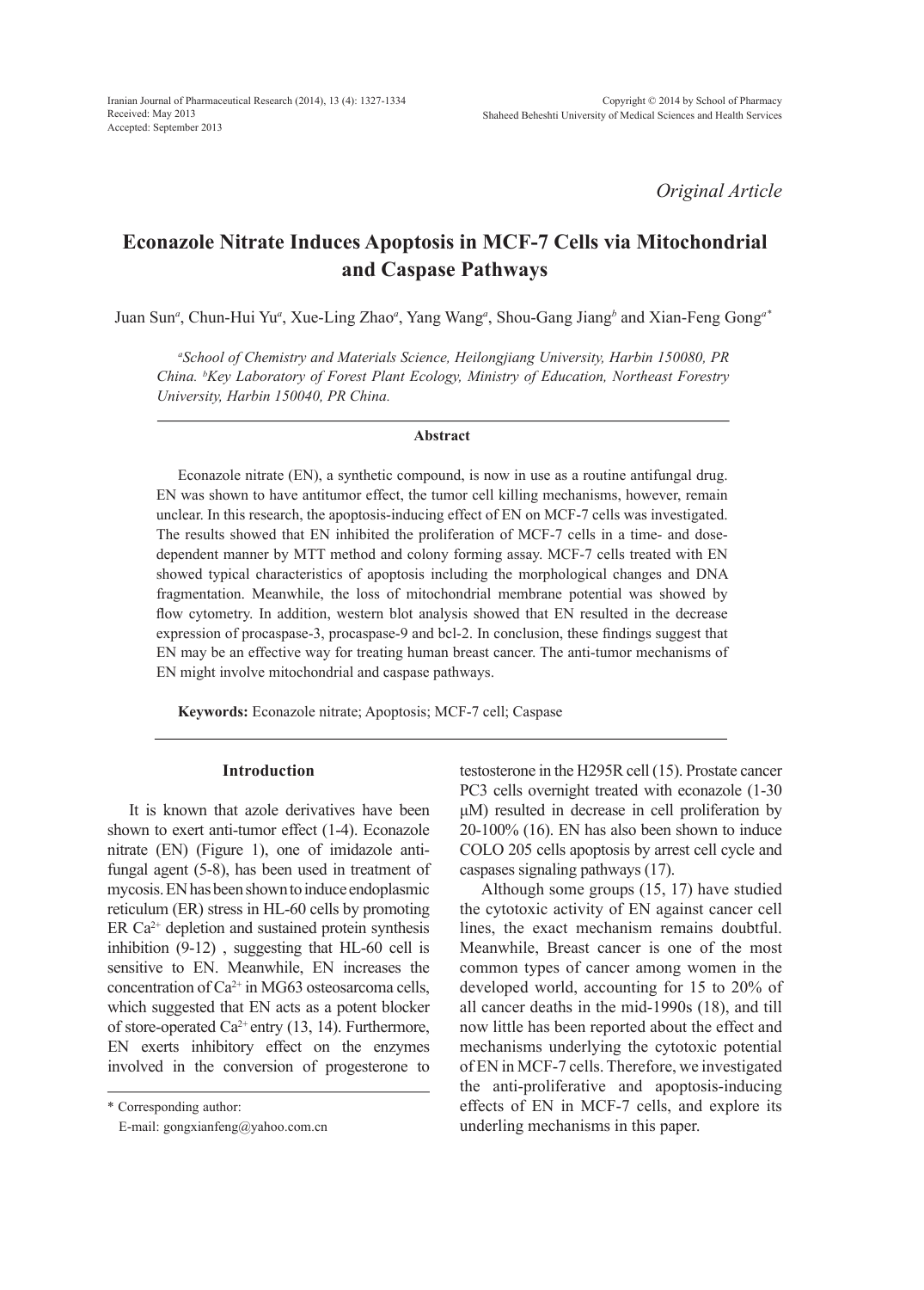

**Figure 1.** The chemical structure of econazole nitrate (EN).

#### **Experimental**

### *Material*

EN (purchased from the National institute for the Control of Pharmaceutical and Biological Products, Beijing) was dissolved in dimethyl sulphoxide (DMSO) to make a stock solution. The concentration of DMSO was kept below 3% in all cell cultures and did not exert any detectable effect on cell growth. Hoechst 33258, Rhodamine 123, MTT (3-(4, 5-dimethylthiazol-2-yl)-2, 5-diphenyltetrazolium bromide), RNase A and proteinase K were purchased from Sigma Chemical (St. Louis, MO). Western blotting antibodies against caspase-3, caspase-9 and horseradish peroxidase-conjugated secondary antibodies were purchased from Santa Cruz Biotechnology (Santa Cruz, CA), antibody against bcl-2 was purchased from Abacam (Cambridge, MA). BeyoECL Plus purchased from Beyotime Institute of Biotechnology (Haimen, Jiangsu, China).

### *Cell culture*

The MCF-7 cells which obtained from Heilongjiang tumor institute were grown in RPMI 1640 medium (Hyclone, Logan, UT) supplemented with 10% heat inactivated (56 ₒ C, 30 min) fetal calf serum (Hangzhou Sijiqing Biological Engineering Materials Co., *Ltd*., Zhejiang), 2 mM glutamine (Gibco, Grand Island, NY), and maintained at 37 °C with 5%  $CO<sub>2</sub>$  in a humidified atmosphere.

### *Cell growth inhibition test*

The MTT colorimetric assay was used to evaluate the inhibition effect of EN. The cells

 $(5 \times 10^4 \text{ cells per well})$  were seeded in a 96-well plate for 24 h, then treated with EN ranging from 0 to 120 μM for 24 h, 48 h, 72 h, respectively. After different indicated exposure times, 20μL (5 mg/mL) of MTT was added and incubated at 37 °C for 4 h .The medium was removed and the formed formazan crystal was dissolved in 150 μL of DMSO. Absorbance in control and drugtreated wells was measured at 490 nm with an ELISA reader (BioRad 680, Hercules, CA).

# *Colony forming assay*

MCF-7 cells were plated in 6 wells petri dishes. The next day, the medium was changed and then various concentrations of EN (0-80 μM) was added. The incubation medium was renewed during the experiment for 14 days. At the end, cloning colony formed and putted natural dry, then colonies with more than 50 cells were counted under an inverted microscope (Olympus CKX-41, Japan).

#### *Morphology observation*

The cells were treated with 0 and 40 μM EN for 48 h. Then cells were washed twice with 1mL phosphate-buffered saline (PBS) and fixed in 4% paraformaldehyde for 1 h at room temperature. The fixed cells were suspended in 100 μL PBS and stained with Hoechst 33258 for 15 min at room temperature. Morphological changes of cells were observed by fluorescence microscope (Nikon TE 200-U, Japan) (19).

## *Measurement of apoptosis in cells*

MCF-7 cells, containing adherent and floating, were collected by centrifugation at  $1000 \times g$  for 3 min. The cell pellets were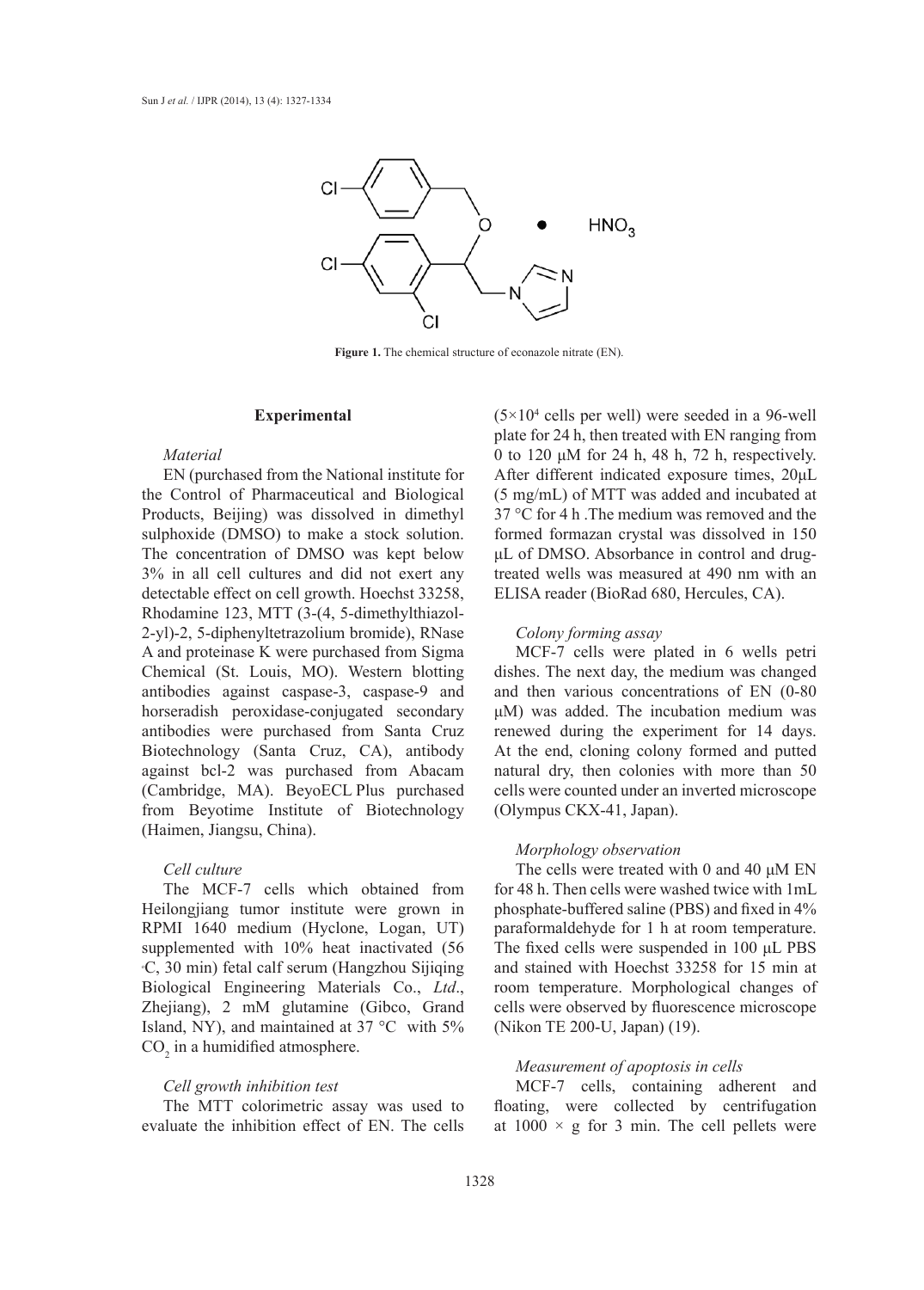

**Figure 2.** EN induces cell growth inhibition. The MCF-7 cells were exposed to EN at concentration ranging from 0-120 μM and incubated for 24 h ( $\bullet$ ), 48 h ( $\bullet$ ) and 72 h ( $\blacktriangle$ ). The inhibitiory ratio was measured by MTT assay. Data represent the mean  $\pm$ SD of three independent experiments.

washed with PBS, and then lysated in 100 μL of lysis buffer (10 mM, Tris-HCL pH 7.4, 10 mM EDTA, pH 8.0, 0.5% Triton X-100) for 1 hour at 4 °C. The supernatants were incubated with 40 μg/L proteinase K and 40 μg/L RNase A at 37 °C each for 1 h, respectively. The DNA was precipitated with 20 μL NaCl (5M) and 120  $μ$ L isopropanol alcohol at -20  $\mathcal C$  overnight, and finally centrifuged at 25000 rmp for 20 min. DNA was dissolved in TE buffer (Tris-HCl 10 mM pH 7.4, edetic acid 1 mM, pH 8.0) and separated by 2 % agarose gel electrophoresis at 100 V for 1 h. The DNA was visualized by ethidium bromide staining.

## *Mitochondrial membrane potential (ΔΨm)*

Flow cytometric analysis was performed to determine mitochondrial membrane potential (20). MCF-7 cells were treated with EN 0, 20, 40, 60 µm for 48 h. The cells were centrifuged, resuspended in PBS containing 0.5 % FCS, and incubated with Rhodamine 123 (5 μΜ) in a incubator (37 °C, 5%  $CO<sub>2</sub>$ ) for 40 min, then changes of mitochondrial potential were detected by flow cytometry (PARTEC, Germany).

## *Western blotting*

Western blot analysis was performed as previously described (21) with some modification. Briefly, MCF-7 cells treated with different concentrations of EN for 48 h were harvested, rinsed twice with cold PBS, and resuspended in lysis buffer. Equivalent amounts of protein (30-40 µg) were separated by electrophoresis in 12% SDS polyacrylamide gel and blotted onto nitrocellulose membrane. Membranes were blocked with 5% defatted milk, and then incubated overnight with the appropriate primary antibody at dilutions specified by the manufacturer, followed by incubation at room temperature for 1 h with the corresponding horseradish peroxidaseconjugated secondary antibody at 1:500-1000 dilution in TBST. Bound secondary antibody was detected using BeyoECL Plus Enhanced Chemoluminescence Regent.

## *Statistical analysis*

Each experimental value was expressed as mean  $\pm$  standard deviation (mean  $\pm$  SD). The results from treated and untreated control cells were compared using the Student's t-test to assess statistical significance. A p-value less than 0.05 were considered statistically significant.

## **Results**

*Inhibitory effect of EN on MCF-7 cell growth* To investigate the potential effects of EN on the growth and viability of human breast carcinoma MCF-7 cells, the cells were treated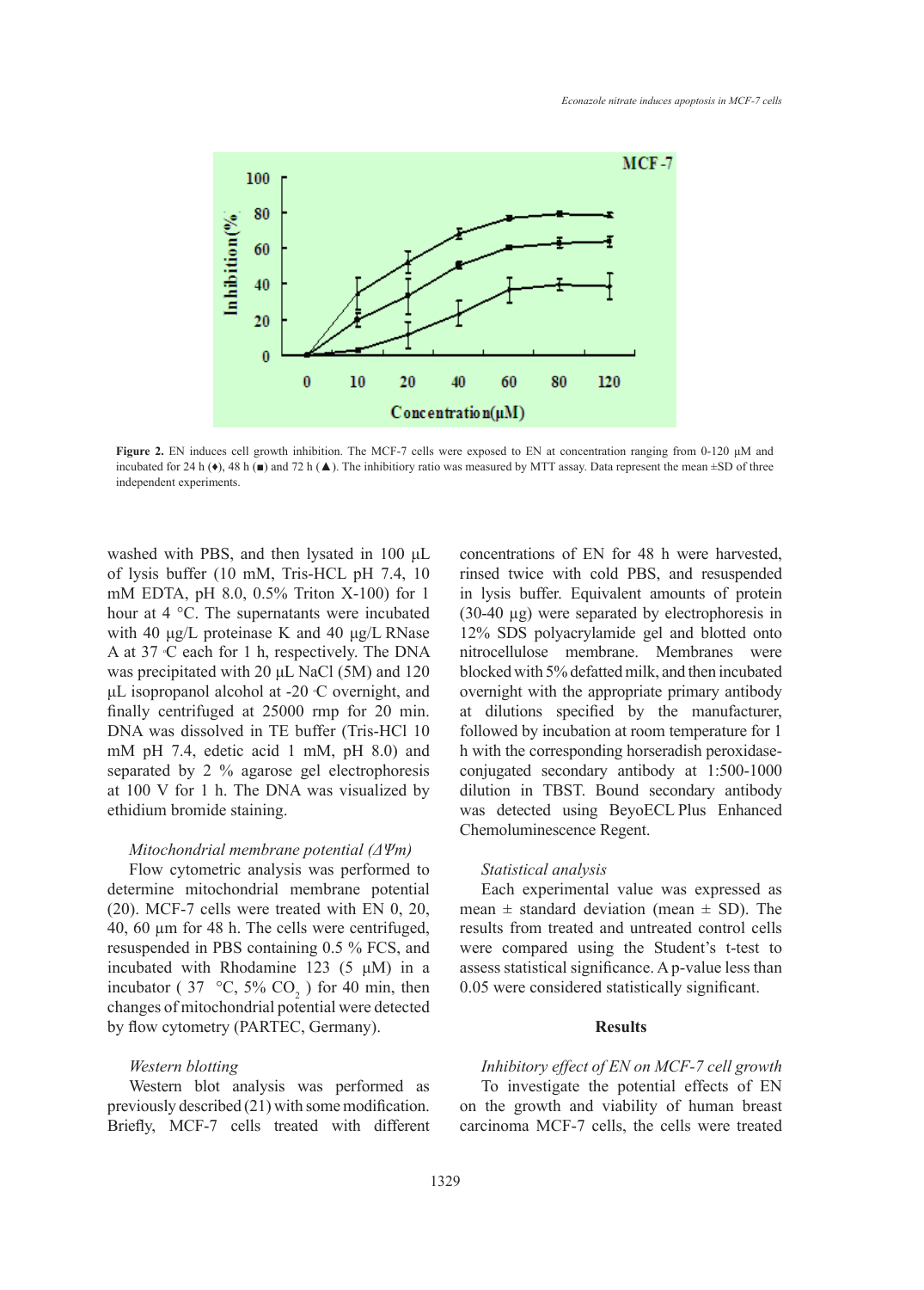

**Figure 3.** Effect of EN on MCF-7 cells colony formation. The MCF-7 cells were exposed to varied concentrations (0, 10, 20, 40, 60 and 80 μM, respectively) of EN for 48 h, and then incubated for 2 weeks totally. The cloning number was significantly decreased in treated cells compared with untreated cells. Data represent the mean  $\pm$  SD of three independent experiments. \*\* stands for  $p < 0.01$ , and \*\*\* stands for  $p < 0.001$ , compared with the number of clones of untreated cells  $(0 \mu M)$ .

with EN in varying concentrations( $0-120 \mu M$ ), and over varying lengths of time (24-72 h), then assessed by MTT assay. EN significantly reduced cell viability in a time- and dose-dependent manner in MCF-7 cells (Figure 2), and the  $IC_{50}$ value for MCF-7 cells is 45 μΜ for 48 h.

## *Colony forming assay effect of EN*

The colony forming assay results also showed that MCF-7 cells growth is inhibited in a dose-dependent manner. This result is consistent with above result that viability of MCF-7 cells was significant influenced when exposed to EN. With the increasing concentration of EN,

clone formation rate was significantly decreased (Figure 3).

### *Morphological effect of EN*

The nuclear morphological changes were observed by Hoechst 33258 staining. In control group, cells were round in shape and stained homogeneously. After 24 h treatment with EN, cell markedly decreased, blebbing nuclei and granular apoptotic bodies appeared (Figure 4A).

One of the specific characteristics of cell apoptosis is DNA fragmentation, which leads to the appearance of DNA ladder. The results showed that DNA ladder was obvious after

B Α

**Figure 4A.** EN-induced apoptotic morphological changes. MCF-7 cells were incubated in the medium alone for 48 h (A) or in the medium containing  $40 \mu$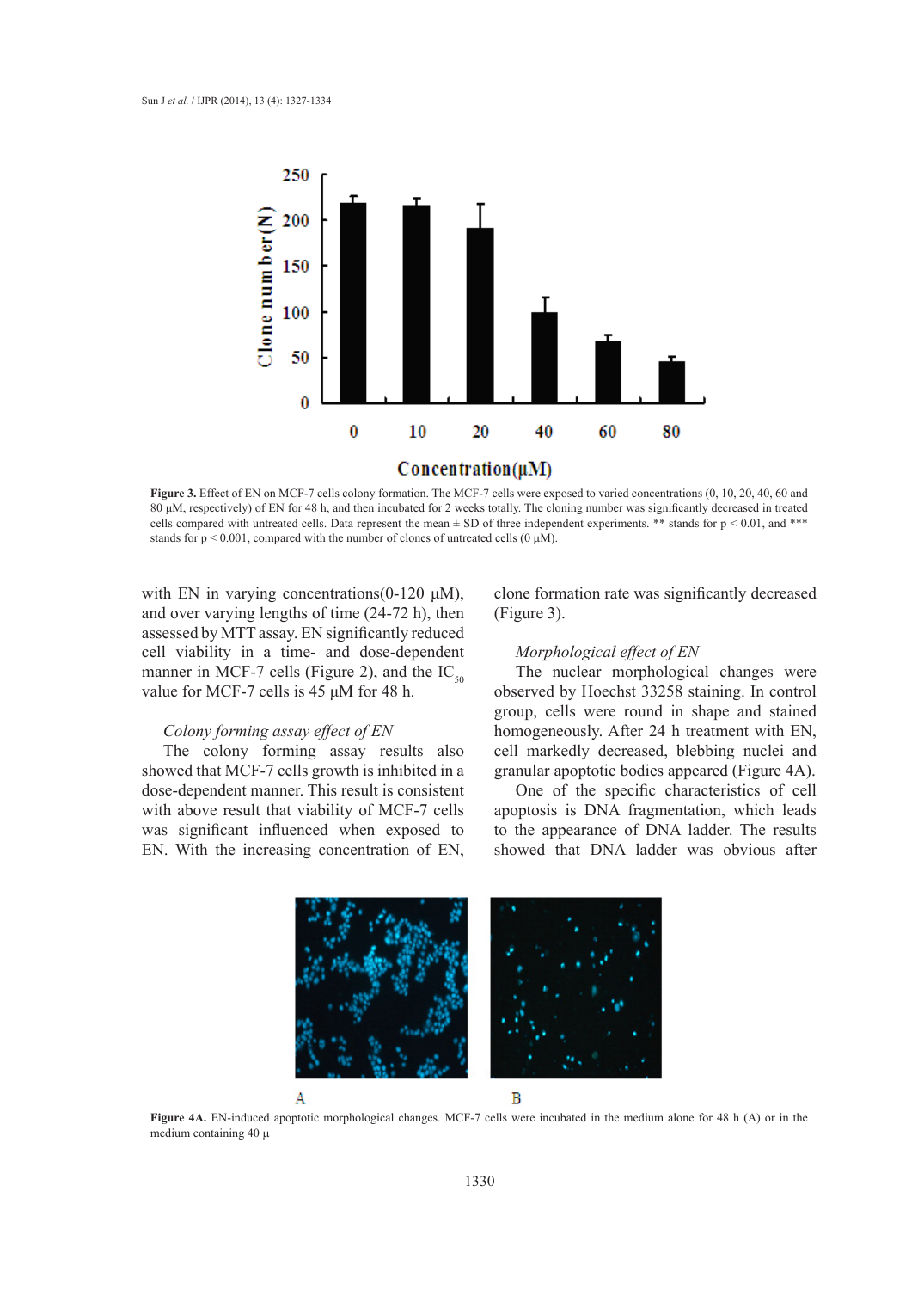

**Figure 4B.** DNA fragmentation induced by EN in MCF-7 cells. The cells were treated with varied concentrations of EN (0, 20, 40 and 60 μM) for 48 h (A)or treated with 40 μM for 24 h, 48 h and 72 h (B). DNA was isolated by agarose gel electrophoresis and analyzed by ethidium bromide staining.

40 and 60 µM when treated with EN for 48 h (Figure 4B, left). Additionally, DNA ladder was obvious after 40 µM treatment for 48 and 72 h (Figure 4B, right), which further confirmed that EN induced cell apoptosis.

# *Mitochondrial membrane potential effect of EN*

Mitochondria play a key role in apoptotic process. To address the possibility that EN-induced apoptosis could be related to contributions from the mitochondrial pathway, MCF-7 cells were treated with EN 20, 40 and 60 µM for 48 h. The ratio of cells with lower fluorescent intensities increases with increasing concentration of EN in a dose-dependent manner (Figure 5A), which reflected the collapse of mitochondrial membrane potential.

# *Western blot analysis of EN effect on Bcl-2 protein*

Mitochondrial Bcl-2 family is a series of proteins that regulate apoptosis and the Bcl-2 protein is an important regulator of the apoptotic cascade and promotes cell survival. We measured the expressions of Bcl-2 by western blot analysis.



**Figure 5A.** Effect of EN on mitochondrial membrane potential in MCF-7cells. MCF-7cells were treated with 0, 40 and 60 µM for 48 h, and then stained with Rhdioman 123. Changes of mitochondrial membrane potential were detected by flow cytometry.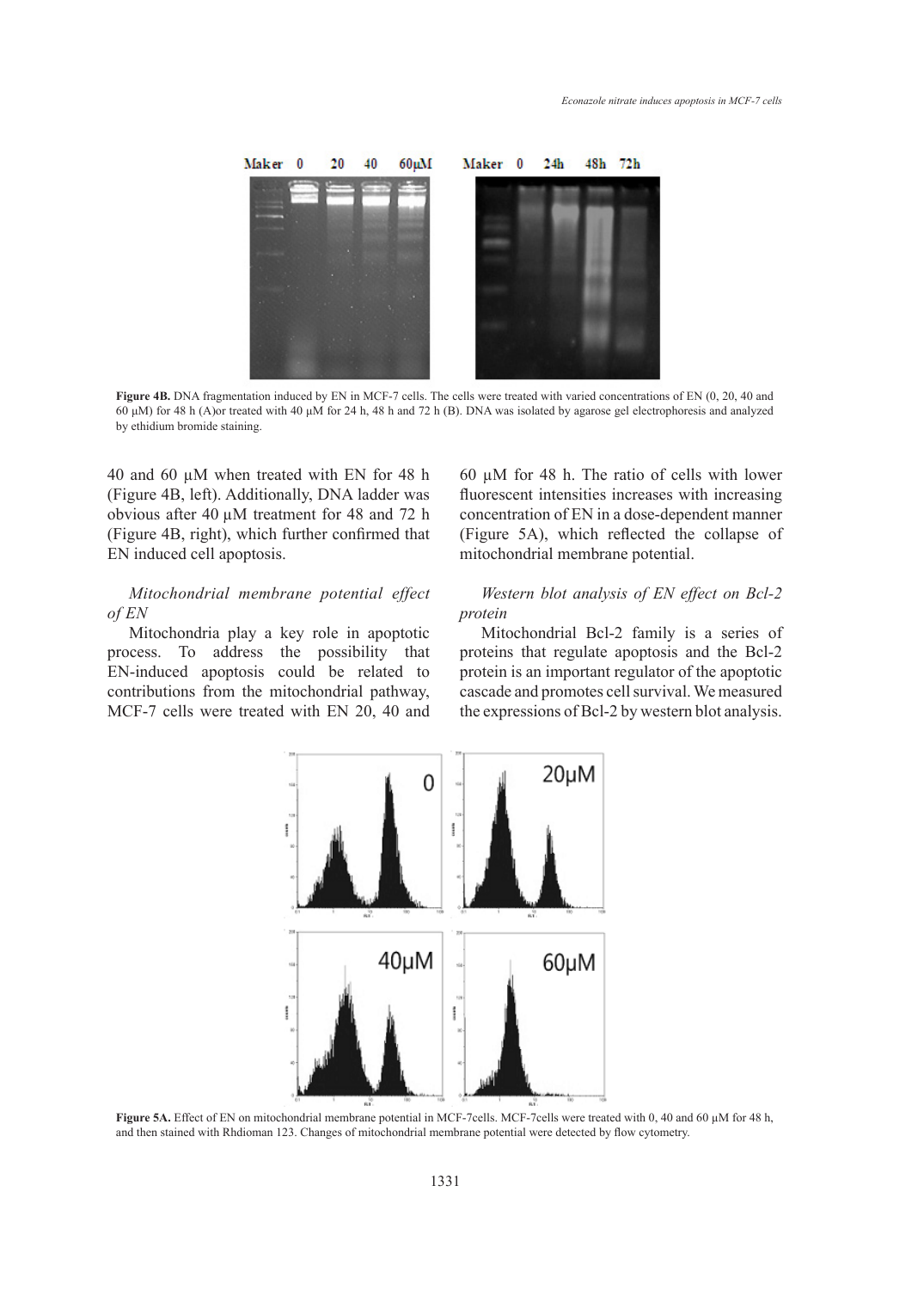

**Figure 5B.** The expression of Bcl-2 in 0, 20, 40, 60 μM EN-treated MCF-7 cells. The cells were treated with EN for 48 h. Bcl-2 were analysed by western blot. GAPDH was used as an equal loading control.

After incubation with EN, expression of Bcl-2 protein was decreased (Figure 5B). Based on the data, we can extrapolate that the intrinsic mitochondrial pathway may be involved in apoptosis induced by EN.

# *Western blot analysis of EN effect on caspase pathway*

As activation of caspase-3 and caspase-9 is a hallmark of apoptotic cell death, next, we observed the expression of procaspase-3 and procaspase-9 in EN-treated MCF-7 cells by western blot analysis. In this study, after incubation with EN of indicated concentrations, expression of procaspase-3 and procaspase-9 protein was decreased, indicating caspase-3 and caspase-9 activation (Figure 6).

## **Discussion**

EN is a widely used anti-fungal agent, and is also reported to possess anticancer properties (15, 17). However, little has been reported about the effects and mechanisms underlying the cytotoxic

potential of EN in MCF-7 cells. In this paper, we examined the antiproliferative effect in MCF-7 cells and further studied the molecular basis of the anticancer properties of EN on the cells.

The present study showed that EN inhibited MCF-7 cell growth in a time- and dosedependent manner. By morphological and DNA ladder assay, MCF-7 cell apoptosis induced by EN was demonstrated.

It is well known that a family of cysteinyl proteases, caspases, is involved in the apoptotic cell death. Since caspase play very important roles in apoptotic process, involvement of caspase cascade in EN-induced MCF-7 cell apoptosis was investigated. There are at least two major pathways, initiated by caspase-8 and caspase-9, which in turn activate caspase cascade in cells. Death receptors such as Fas induce caspase-8 activation via the adapter molecule Fas-associated death domain protein (FADD). Chemotherapeutic agents and UV irradiation cause release of mitochondrial cytochrome c, which then binds the adapter molecule apoptotic proteinase activating factor-1



**Figure 6.** The expression of procaspase-3 and procaspase-9 in 0, 20, 40, 60 μM EN-treated MCF-7 cells. The cells were treated with EN for 48 h. Pro-caspase-3 and pro-caspase-9 were analysed by western blot. GAPDH was used as an equal loading control.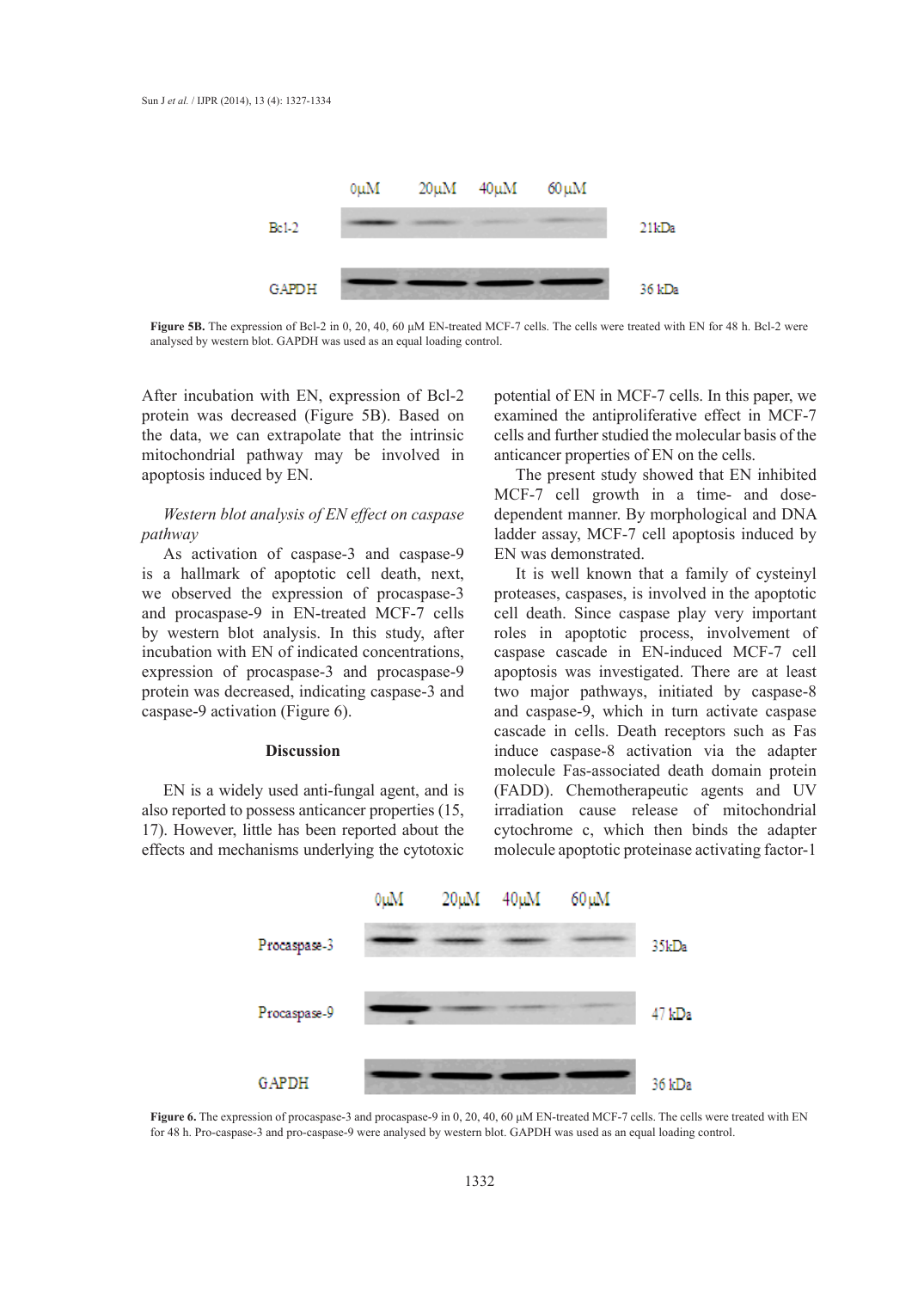(Apaf-1), and this complex along with adenine nucleotides promotes caspase-9 autoactivation. Once activated, these caspases in turn activate executioner caspase, caspase-3, -6, and -7. The active executioners promote apoptosis by cleaving cellular substrates that induce the morphological and biochemical features of apoptosis (22). In our study, the expressions of procaspase-3 and procaspase-9 decreased in EN-treated MCF-7 cells, indicating activation of caspase-3 and caspase-9, which demonstrated caspases participated in this apoptotic process. Based on the above results, we presume that caspase-9 and caspase-3 played key roles in ENinduced apoptotic pathway.

One of the major pathways for caspase activation involves the participation of mitochondria. The reduction of mitochondial membrane potential promotes release of cytochrome c (23). Bcl-2, a mitochondral protein, inhibits apoptotic process and promotes cell survival (24). Previous reports have demonstrated that Bcl-2 might directly or indirectly prevent the release of cytochrome c from mitochondrial (25, 26). Our studies showed that EN decreased mitochodrial membrane potential and Bcl-2 expression, which might suggest EN induced MCF-7 cell apoptosis by activating mitochondrial pathway.

In conclusion, our *in-vitro* studies suggested that EN could inhibit growth of MCF-7 cells in a dose-and time-dependent manner. In addition, caspase cascade and mitochondrial pathway, including bcl-2, were involved in the apoptosis of EN-induced MCF-7 cell. Taken together, EN may be a promising chemopreventive and chemotherapeutic agent against breast carcinoma. The more detailed mechanism of EN-induced MCF-7 cell apoptosis remains to be elucidated.

#### **Reference**

- Chang HT, Chen WC, Chen JS, Lu YC, Hsu SS, Wang (1) JL, Cheng HH, Cheng JS, Jiann BP, Chiang AJ, Huang JK and Jan CR. Effect of miconazole on intracellular Ca2+ levels and proliferation in human osteosarcoma cells. *Life Sci*. (2005) 76: 2091-2101.
- (2) Lin KL, Huang CC, Cheng JS, Tsai JY, Lu YC, Chang HT and Jan CR. Ketoconazole-induced JNK phosphorylation and subsequent cell death via

apoptosis in human osteosarcoma cells. *Toxicol. Invitro* (2009) 23: 1268-1276.

- Coelho RG, Calaça Ide C, Celestrini Dde M, Correia (3) AH, Costa MA and Sola-Penna M. Clotrimazole disrupts glycolysis in human breast cancer without affecting non-tumoral tissues. *Mol. Genet. Metab.* (2011) 103: 394-398.
- Lukinovic-Skudar V, Donlagic L, Banfíc H and Visnjic (4) D. Nuclear phospholipase  $C-\beta_{1b}$  activation during  $G_2/M$  and late  $G_1$  phase in nocodazole-synchronized HL-60 cells. *Biochim. Biophys. Acta.* (2005) 1733: 148-156.
- Ahmad Z, Pandey R, Sharma S and Khuller GK. Novel (5) chemotherapy for tuberculosis: chemotherapeutic potential of econazole- and moxifloxacinloaded PLG nanoparticles. *Int. J. Antimicrob. Agents*. (2008) 31: 142-146.
- (6) Yordanov G. Influence of the preparation method on the physicochemical properties of econazole-loaded poly (butyl cyanoacrylate) colloidal nanoparticles. *Colloids Surf B: Physicochem. Eng. Aspects.* (2012) 413: 260-265.
- $(7)$  Kim S, Cho SN, Oh T and Kim P. Design and synthesis of 1H-1, 2, 3-triazoles derived from econazole as antitubercular agents. *Bioorg. Med. Chem. Lett.* (2012) 22: 6844-6847.
- (8) Verma P and Pathak K. Nanosized ethanolic vesicles loaded with econazole nitrate for the treatment of deep fungal infections through topical gel formulation. *Nanomed.* (2012) 8: 489-496.
- (9) Soboloff J and Berger SA. Sustained ER  $Ca^{2+}$  depletion suppresses protein synthesis and induces activationenhanced cell death in mast cells. *J. Biol. Chem.* (2002) 277: 13812-13820.
- $(10)$  Soboloff J, Zhang Y, Minden M and Berger S. Sensitivity of myeloid leukemia cells to calciuminflux blockade. Application to bone marrow purging. *Exp. Hematol.* (2002) 30: 1219-1226.
- $(11)$  Yu Y, Zhang Y, Zhu Z and Berger SA. ABC50 modulates sensitivity of HL60 leukemic cells to endoplasmic reticulum (ER) stress-induced cell death. *Biochem. Pharmacol.* (2011) 81: 488-497.
- $(12)$  Zhang Y, Crump M and Berger SA. Purging of contaminating breast cancer cells from hematopoietic progenitor cell preparations using activation enhanced cell death. *Breast Cancer. Res. Treat.* (2002) 72: 265- 278.
- (13) Chang HT, Liu CS, Chou CT, Hsieh CH, Chang CH, Chen WC, Liu SI, Hsu SS, Chen JS, Jiann BP, Huang JK and Jan CR. Econazole induces increases in free intracellular  $Ca^{2+}$  concentrations in human osteosarcoma cells. *Hum. Exp. Toxicol*. (2005) 24: 453-458.
- (14) Liang WZ, Jan CR and Lu CH. Investigation of 2, 6-diisopropylphenol (propofol)-evoked Ca<sup>2+</sup> movement and cell death in human glioblastoma cells. *Toxicol. In-vitro* (2012) 26: 862-871.
- (15) Huang JK, Liu CS, Chou CT, Liu SI, Hsu SS, Chang HT, Hsieh CH, Chang CH, Chen WC and Jan CR.